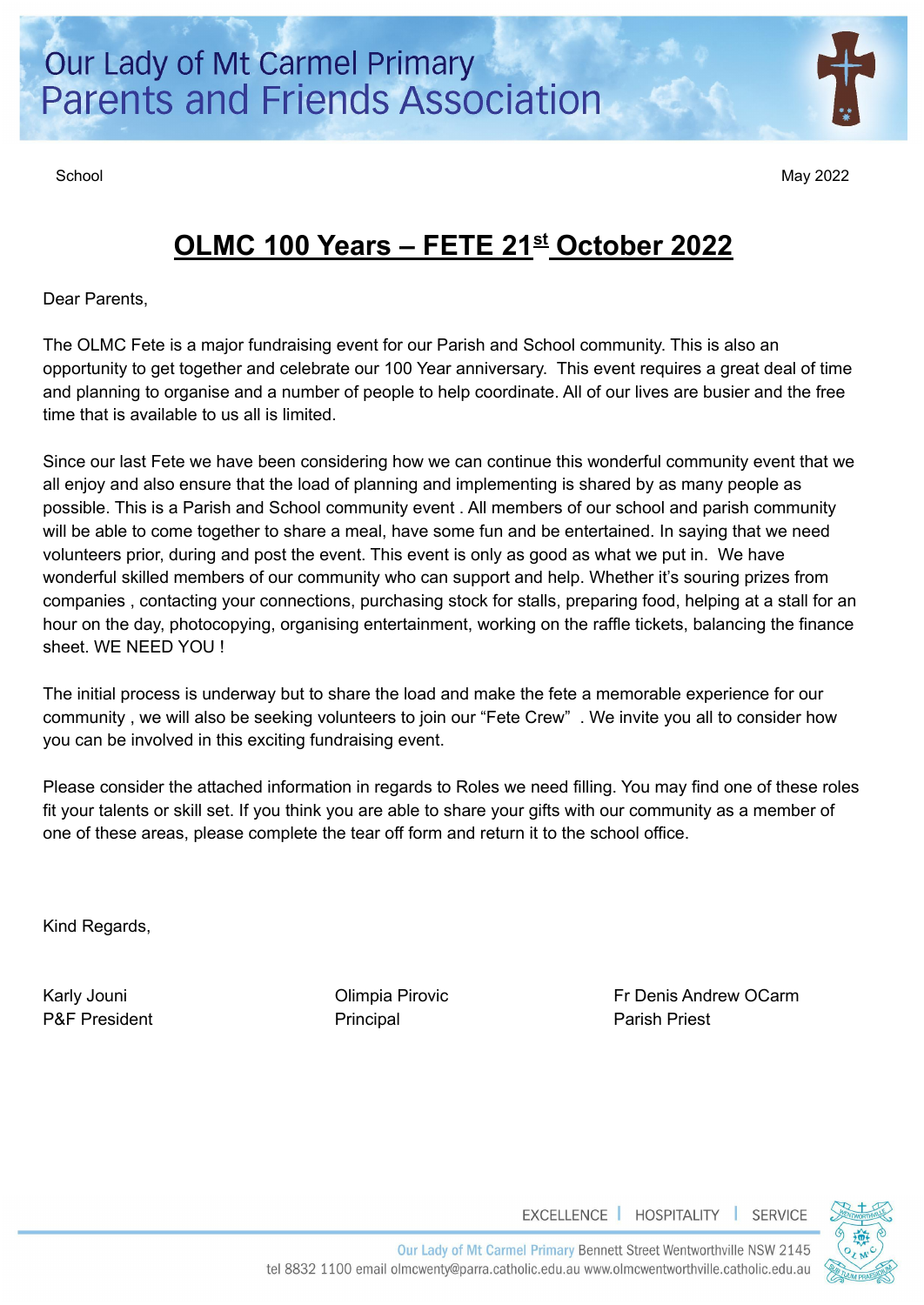### **Are you able to help with the OLMC 100 Years – FETE 21st October 2022?**

For this event we are seeking a more collaborative approach and wish to share the workload. Please consider if you have skills , talents and background you may have that would be useful for this event. Minimum 2 in each area is required for the initial FETE CREW

| Area                                  | <b>Basic overview of What it Involves</b>                                                                                                                                                                                                                                                                                            | When                                                                                                                                                             |
|---------------------------------------|--------------------------------------------------------------------------------------------------------------------------------------------------------------------------------------------------------------------------------------------------------------------------------------------------------------------------------------|------------------------------------------------------------------------------------------------------------------------------------------------------------------|
| Coordinator<br>Back up                | Support and Back up for our coordinator Karly Jouni.                                                                                                                                                                                                                                                                                 | Prior<br>Help with planning<br>Be across all areas of the fete<br><b>Event Day</b><br>Backup and support the coordinator for the day                             |
| <b>Rides / Games</b><br>/ Petting Zoo | The organisation of the rides and the selling of the<br>wrist bands. Purchasing of prizes, distribution or wrist<br>bands. Rostered volunteers will support in selling ride<br>tickets during the event, running game prize stalls                                                                                                   | <b>Prior</b><br>Planning, Collecting orders, Prizes, Distributing wrist<br>band<br><b>Event Day</b><br>Rostered help setting up / Packup and during the<br>event |
| Food                                  | The organisation of the food stall. Ordering of food<br>and stock. Volunteers will be rostered to help on the<br>food stalls including set-up, food prep, cooking,<br>serving, pack-up.                                                                                                                                              | Prior<br>Planning, Purchasing, Preparation<br><b>Event Day</b><br>Rostered help setting up / Packup and during the<br>event                                      |
| <b>Entertainment</b>                  | The organisation of our Centre stage, timetable<br>creation, running on the day, source entertainment.                                                                                                                                                                                                                               | Prior<br>Planning, Booking<br><b>Event Day</b><br>Running of entertainment during the event                                                                      |
| <b>Chocolate</b><br>Wheel / Raffle    | The organisation of the chocolate wheel and raffle.<br>Obtain prizes for the chocolate wheel and raffle.<br>Organise to sell tickets, set-up and pack up the<br>chocolate wheel & prizes. Thank you to Richard who<br>has volunteered already as our MC. Ensure our<br>Donors are acknowledged on the night and via social<br>media. | Prior<br>Planning/ Purchasing<br><b>Event Day</b><br>Rostered help setting up / Packup and during the<br>event                                                   |
| <b>Secretary</b>                      | Help the Coordinator Karly and Lauren Anderiesz to<br>promote the event. Take minutes at meetings and<br>distribute to all committee members, keep our<br>community informed of what is happening and how<br>they can be involved. Prepare letters . Prepare charts/<br>rosters/ instructions for volunteers for the Day             | Prior<br>Planning/ Minutes<br><b>Event Day</b><br>Support coordinator                                                                                            |
| <b>NON Food</b><br><b>Stalls</b>      | Purchasing of stock, stock processing, set up of stalls<br>and pack up                                                                                                                                                                                                                                                               | <b>Prior</b><br>Planning/ Purchasing<br><b>Event Day</b><br>Rostered help setting up / Packup and running during<br>the event                                    |
| <b>Treasurer</b>                      | Ensuring financial management is maintained.<br>Following clear processes for ordering and payment<br>of suppliers. Working with Maree Murphy and Karly<br>Jouni to ensure finances are in order. Arrange floats<br>for the event and the counting of money collected.                                                               | <b>Prior</b><br>Ensure everything is balanced, Float organised,<br>Collection of money<br><b>Event Day</b><br>Collection and counting of money                   |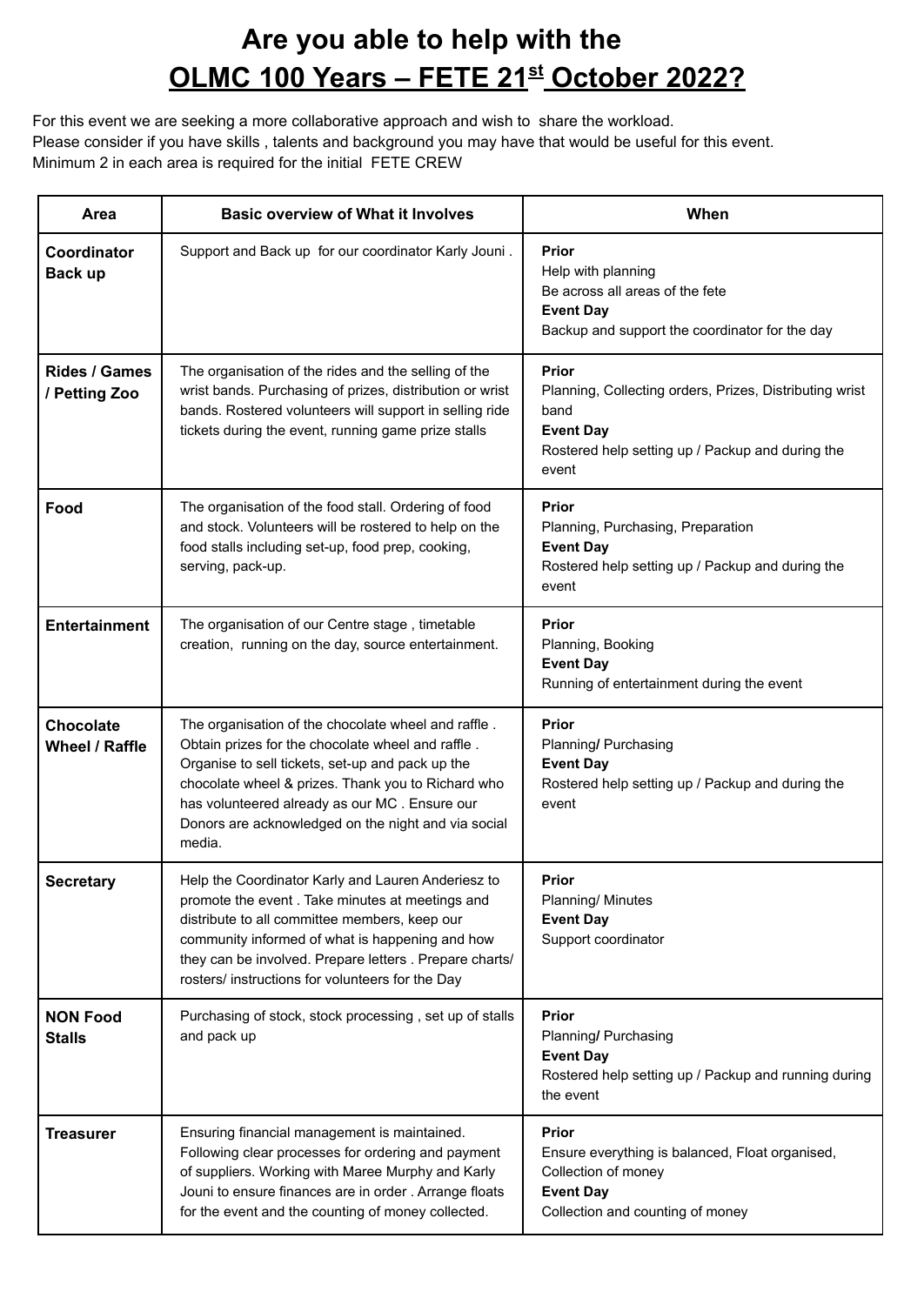## **We want to hear from you… How can you help ? OLMC 100 Years – FETE 21st October 2022**

#### *Person 1*

My name is  $\blacksquare$ 

My eldest child is example of the class class and the class of the class  $\sim$ 

❏ Please add me to the FETE CREW List to keep me informed about Fete help required

My Mobile number is **Example 20** 

❏ I am interested in helping in the following area – Please circle

| <b>Coordinator Back up</b>      |  |
|---------------------------------|--|
| Rides / Games / Petting Zoo     |  |
| Food                            |  |
| <b>Entertainment</b>            |  |
| <b>Chocolate Wheel / Raffle</b> |  |
| <b>Secretary</b>                |  |
| <b>NON Food Stalls</b>          |  |
| Treasurer                       |  |

❏ I have Skills / Talent / Connections in \_\_\_\_\_\_\_\_\_\_\_\_\_\_\_\_\_\_\_\_\_\_\_\_\_\_\_\_

❏ I'm not sure what area I can help in yet , but I'm happy to help

❏ I would be interested in volunteering time at a stall where I am needed ON THE DAY of the Fete

\_\_\_\_\_\_\_\_\_\_\_\_\_\_\_\_\_\_\_\_\_\_\_\_\_\_\_\_\_\_\_\_\_\_\_\_\_\_\_\_\_\_\_\_\_\_\_\_\_\_\_\_\_\_\_\_\_\_\_\_\_\_\_\_\_\_\_\_\_\_\_\_\_\_\_\_\_\_\_

\_\_\_\_\_\_\_\_\_\_\_\_\_\_\_\_\_\_\_\_\_\_\_\_\_\_\_\_\_\_\_\_\_\_\_\_\_\_\_\_\_\_\_\_\_\_\_\_\_\_\_\_\_\_\_\_\_\_\_\_\_\_\_\_\_\_\_\_\_\_\_\_\_\_\_\_\_\_\_

 $\_$ 

Some suggestions I have for the Fete :